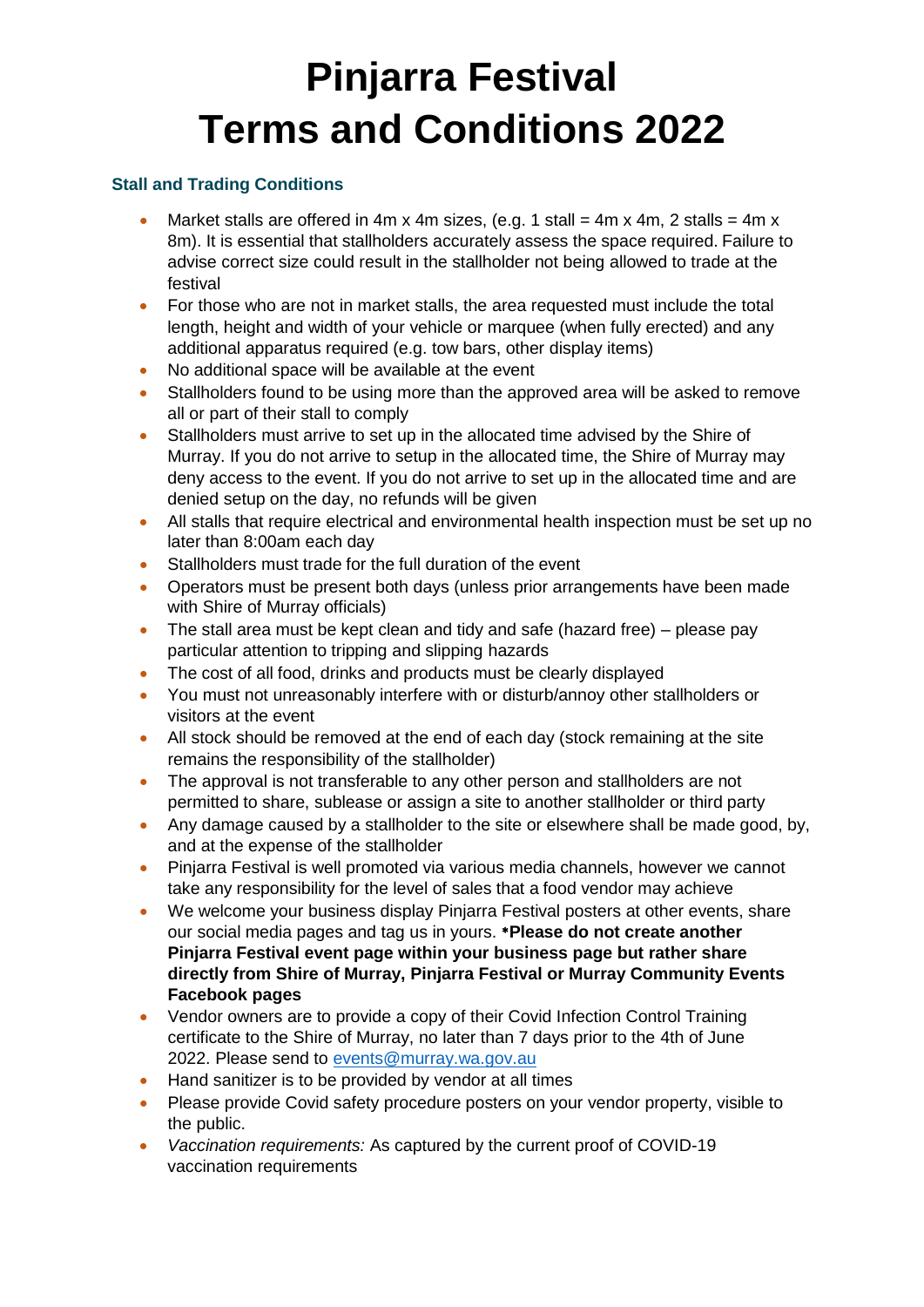#### **Fees**

- Please do not pay any fees when submitting your application form
- Details on how to pay for your stall will be send once the application is accepted.
- All stall holder fees must be paid in full 7 days prior to event

## **Products for sale**

- Market stall holders providing packaged food will need to forward a copy of their Food Business registration from their relevant Council
- Merchandise not listed on the stallholder application form will not be accepted for sale at the event
- Sale prices for listed items must be in accordance with the stallholder application form
- Stallholders are not permitted to sell or display offensive, illegal, prohibited, counterfeit or unauthorised goods including goods bearing trademarks for which the stallholder does not have a license to sell or goods bearing registered trademarks, which are not genuine products. Items and services of an 'adult' nature which are not suitable in a public place, items associated with the illegal use of drugs, items not in accordance with the relevant Australian Standards; any item which may impose a threat to the health and wellbeing of anyone or other items that in the opinion of the Shire of Murray organisers are unsuitable for the event
- If, in the opinion of the Event Coordinator, the goods are deemed inappropriate for a public festival, the applicant must remove those goods
- Food products not listed on the stallholder application form will not be accepted for sale at the event
- Sale prices for listed items must be in accordance with the stallholder application form

# **Structures, Equipment and Vehicles**

- The Pinjarra Festival is outdoors and therefore your own food van and/or marquee is essential, with no ground pegs permitted. Sandbags or water containers only to be used
- Tables, chairs, marquees for the stall are to be provided by the vendor
- Under no circumstances are vehicles permitted on the grassed areas of Edenvale Homestead
- Under no circumstances can vehicles be moved within the festival grounds or road closures during trading times of the festival
- Food vendors and stallholders are not permitted to park in or behind the marquees during the festival, only during set up and pull down
- If the Event Coordinator determines your structure or display to be unsafe in any way it must be rectified immediately with all costs borne by the stallholder, or the Event Coordinator has the right to request the stallholder to leave

# **Electrical and Gas Compliance**

- An electrician will be onsite to ensure the electrical compliance of all stallholders. Please note any work required by the electrician to tag your equipment will be charged to you directly
- Stallholders must supply their own power leads. No additional power leads will be available at the event. For food operators with specialist power needs please highlight this on the application form for special consideration
- All electrical appliances, equipment and leads must be tagged by a certified electrician and tags must be in date
- In date safety tags must be attached before connecting to the power supply and the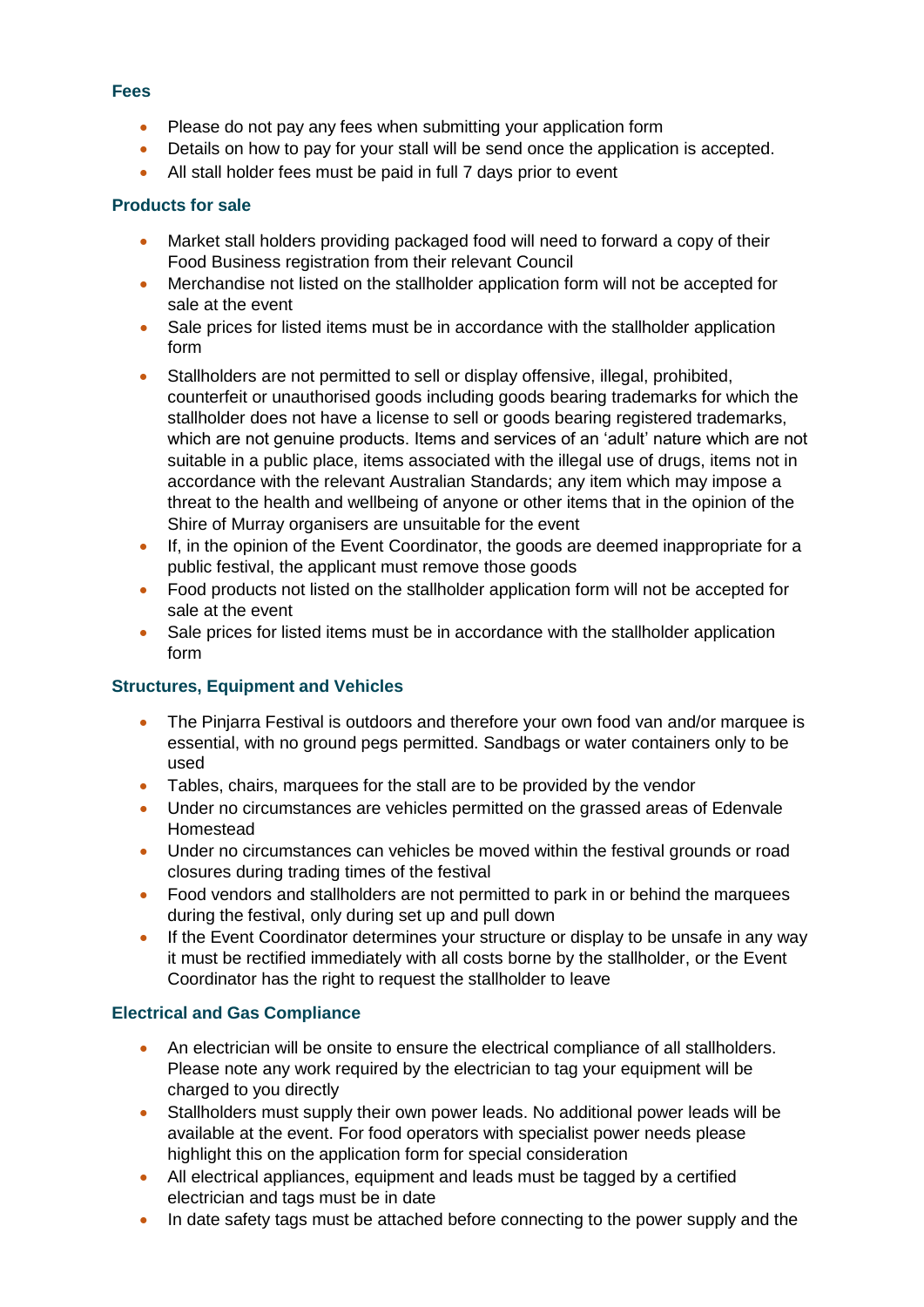safety tag must remain on the appliance at all times. You must not connect yourself to power

- 10 and 15amp outlets may be available upon request and will be charged. The fees are detailed on the application form. You may not overload your line with power boards or adapters beyond the 15-amp service limit. If you ignore this rule and overload the circuit to the detriment of other stallholders, you will be disconnected without further notice
- All food stallholders are required to bring a 15amp power lead up to 25m
- Petrol or diesel generators are strictly prohibited and will not be permitted on site without prior approval from the event organiser
- No electrical leads are to be left on the ground
- All electrical cords and cables must be secured/covered or placed overhead so as not to create a hazard
- All gas and LPG bottles are to be in date and inspected
- All gas installations and other gas work must be performed by a licensed gas fitter. Gas fitters must be able to produce a valid licence on request and provide you with a gas certificate of compliance after the completion of any gas work
- Additional electrical compliance forms will be sent out to successful stallholders prior to the event - these must be completed and provided to the electrician at his request
- Stallholders that do not comply may not be approved for future events within the Shire of Murray

# **Food Stallholders and Water Provision**

- All food stallholders, vendors and operators must supply a copy of the Food Act Registration Certificate from their Local Government
- All food stallholders, vendors and operators will be required to comply with the Environmental Health Requirements for Temporary Food Premises and the Food Act 2008 and the Food Safety Standards at the event
- All food stallholders, vendors and operators will be responsible for providing their own van and all requirements necessary for operation including water
- Food stallholders have the option to provide their own silenced generator for power consumption (if it is in-built into the van) with prior approval from the event organiser
- No water supply is available at the event for any stallholder, food or amusement operator
- As part of our Healthway sponsorship funding, all vendors will be required to remove sugary drinks from display
- Sugary drinks may be listed on a menu board; text only, no graphics/images
- Sugary drinks in a display fridge and esky need to be out of sight

# **Legislative Requirements**

- Stallholders will comply in all respects with requirements of all Government, Local Authority and Statutory Bodies during the event
- Stallholders will comply with the relevant laws relating to the products/services sold or displayed at your stall
- Stallholders selling licensed products (i.e. those that require a royalty to be paid to the licensee of the character/product) must have the appropriate license to sell the products in WA, as provided by the wholesaler/distributor

# **Photography**

 Any photographs or images taken of your stall and/or staff at the event will remain the property of the Shire of Murray and the Shire reserves the right to use these images for future promotion of the event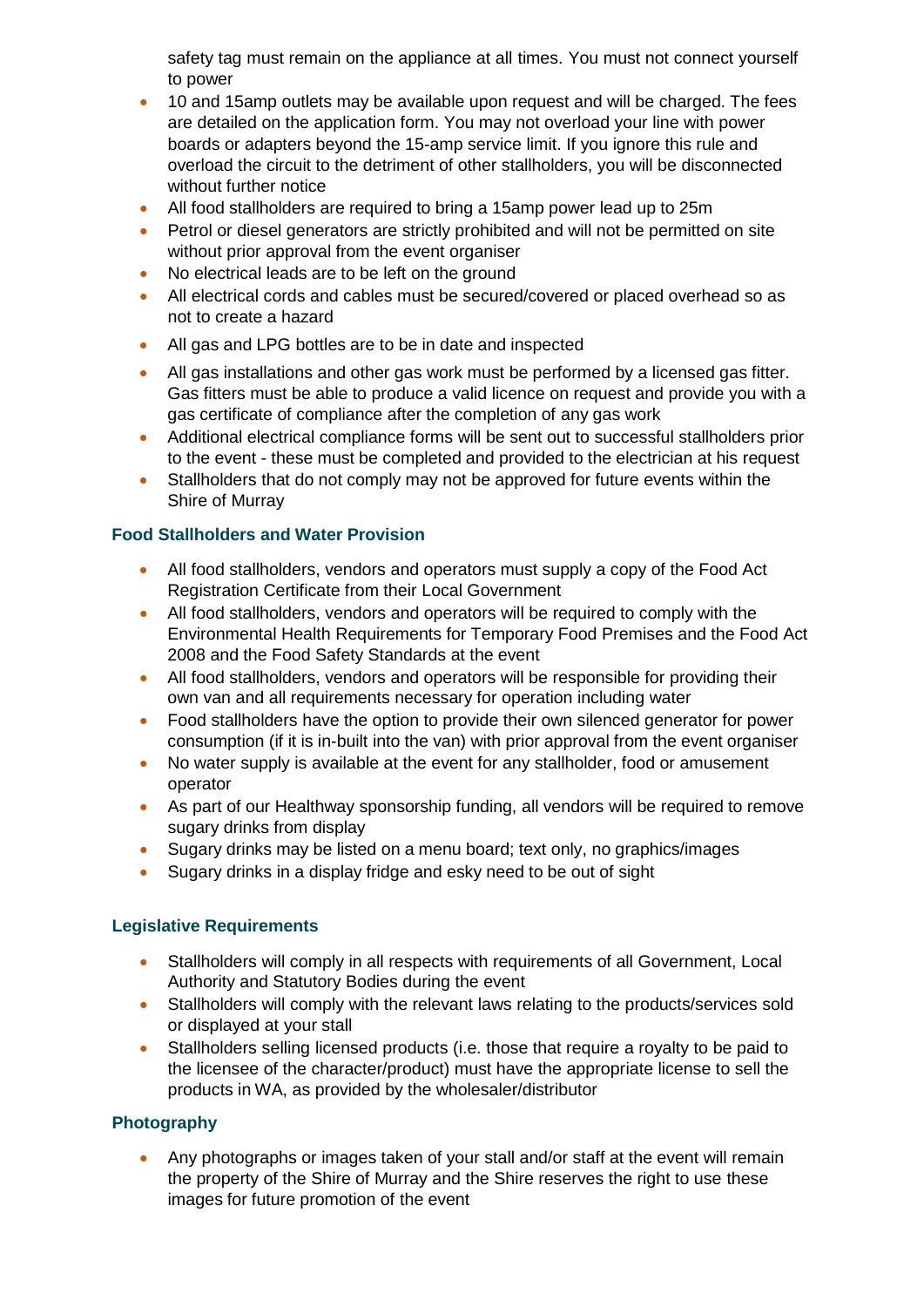# **Cancellations/Refunds**

- Applications may be withdrawn prior to Monday 16 May, 2022
- Cancellation after this date will result in no refund being provided
- The Shire of Murray will not refund any stallholder application fee as a result of:
	- The stallholder failing to appear at the event
	- Non-compliance with the information and conditions of the event

 Any stallholder failing to pay their invoice by the due date or prior to the event may bedenied access to their site

#### **Volunteers**

- Our volunteers are issued vouchers for use for food and beverages over the festival weekend
- Vouchers may be redeemed after the festival by collating them and sending them with an invoice to the Shire of Murray, no later than 14 days after the event
- Please mark clearly on the back of each voucher purchase price

#### **Insurance**

- Vendors must have their own public liability insurance for an amount not less than \$10,000,000 (ten million dollars) for any one event; covering against any occurrence attributable to the activities of any persons for whom they are directly responsible for injury to any third party, once your application is accepted you will receive an email notification requesting a copy
- It is the responsibility of each market stallholder to ensure they hold the appropriate insurances to cover themselves, their staff and their goods on the day and under no circumstances will the Shire of Murray be held liable for any harm, loss or damage suffered. The Shire of Murray specifically disclaims any responsibility for any harm, loss or damage that may occur to exhibitor's goods, staff or displays

## **Rubbish Disposal**

- Bins will be provided by the Shire of Murray for waste disposal. It is the stallholder's responsibility to dispose of or remove any rubbish and ensure that the stall area is kept clean and tidy
- Large boxes and packaging are not to be disposed of on site. Stallholders are responsible for removing these items

#### **Accidents, Incidents and Risk**

- The stallholder must take full responsibility at all times for their food van, market stall, goods and equipment and allocated area. The Shire will not be liable for any theft, damage or loss of cash, personal effects, merchandise or any other goods
- The stallholder must make all efforts to eliminate hazards that might injure/harm you or visitors to your stall
- It is the responsibility of each stallholder to promptly report to the onsite Event Officer any incidents including:
	- **Anti-social behaviour**
	- Lost children
	- Property damage
	- Illness, accident or injury (to yourself or to patrons)
	- Any other issue raising concern for health, safety and security of stallholders or the public